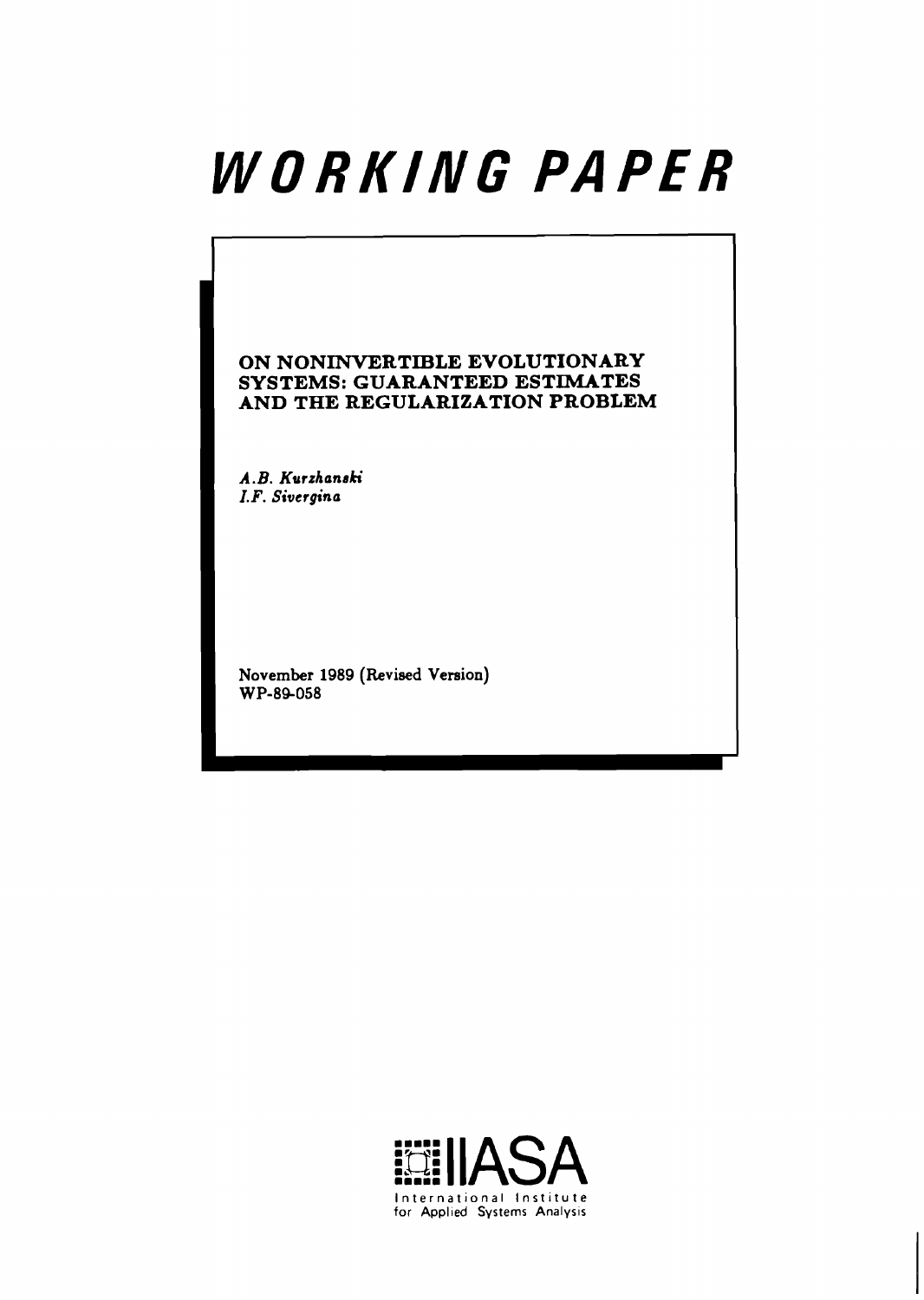# **ON NONINVERTIBLE EVOLUTIONARY SYSTEMS: GUARANTEED ESTIMATES AND THE REGULARIZATION PROBLEM**

*A. B. Kurzhanski I. F. Sivergina* 

November 1989 (Revised Version) WP-89-058

*Working Papers* are interim reports on work of the International Institute for Applied Systems Analysis and have received only limited review. Views or opinions expressed herein do not necessarily represent those of the Institute or of its National Member Organizations.

INTERNATIONAL INSTITUTE FOR APPLIED SYSTEMS ANALYSIS A-2361 Laxenburg, Austria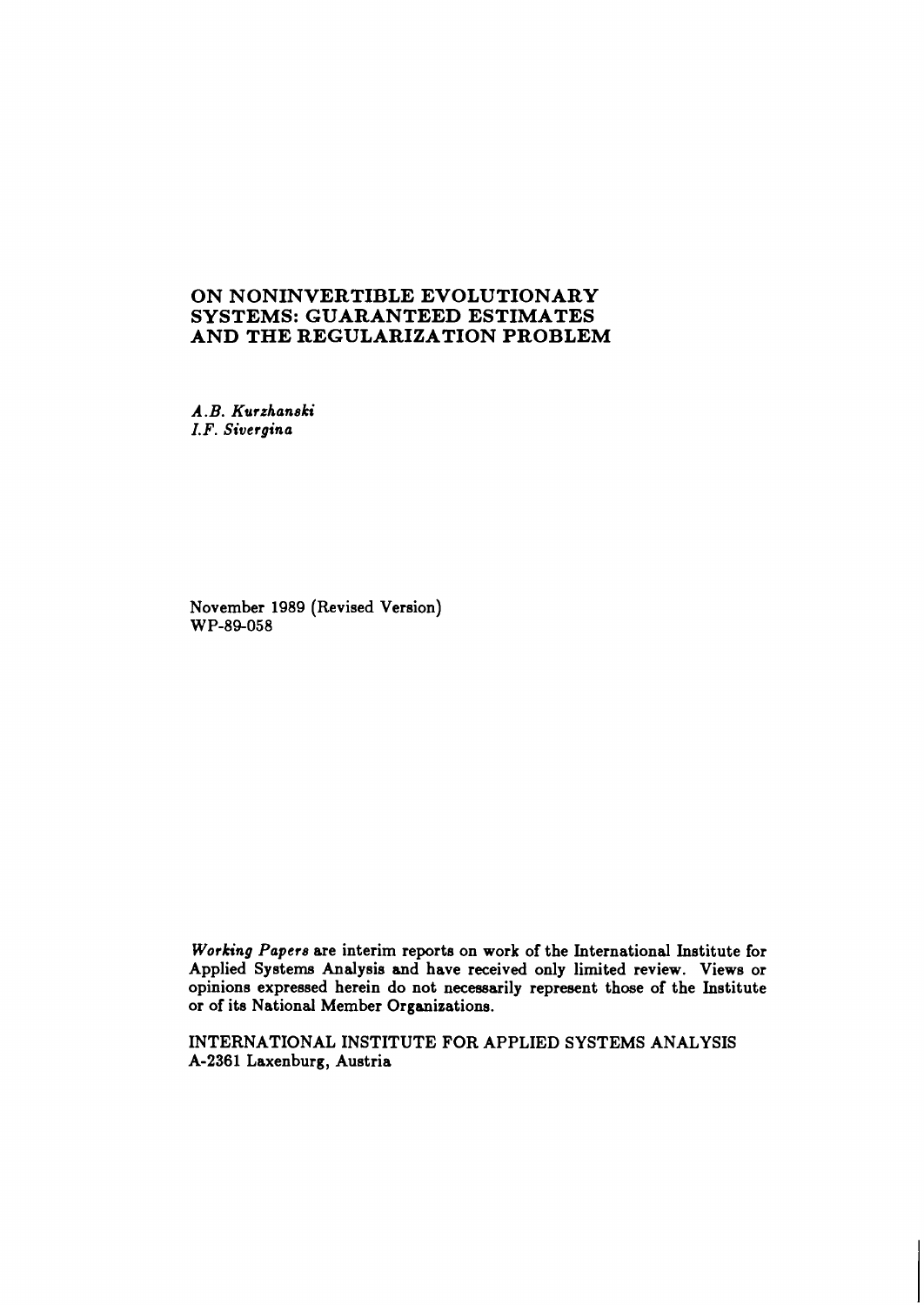# **Foreword**

This paper deals with an *inverse problem:* the estimation of an initial distribution in the first boundary value problem for the heat equation through some biassed information on its solution. Numerically stable solutions to the inverse problem are normally achieved through various regularization procedures. It is shown that these procedures could be treated within a unified framework of solving guaranteed estimation problems for systems with unknown but bounded errors.

> A. Kurzhanski System and Decision Sciences Program.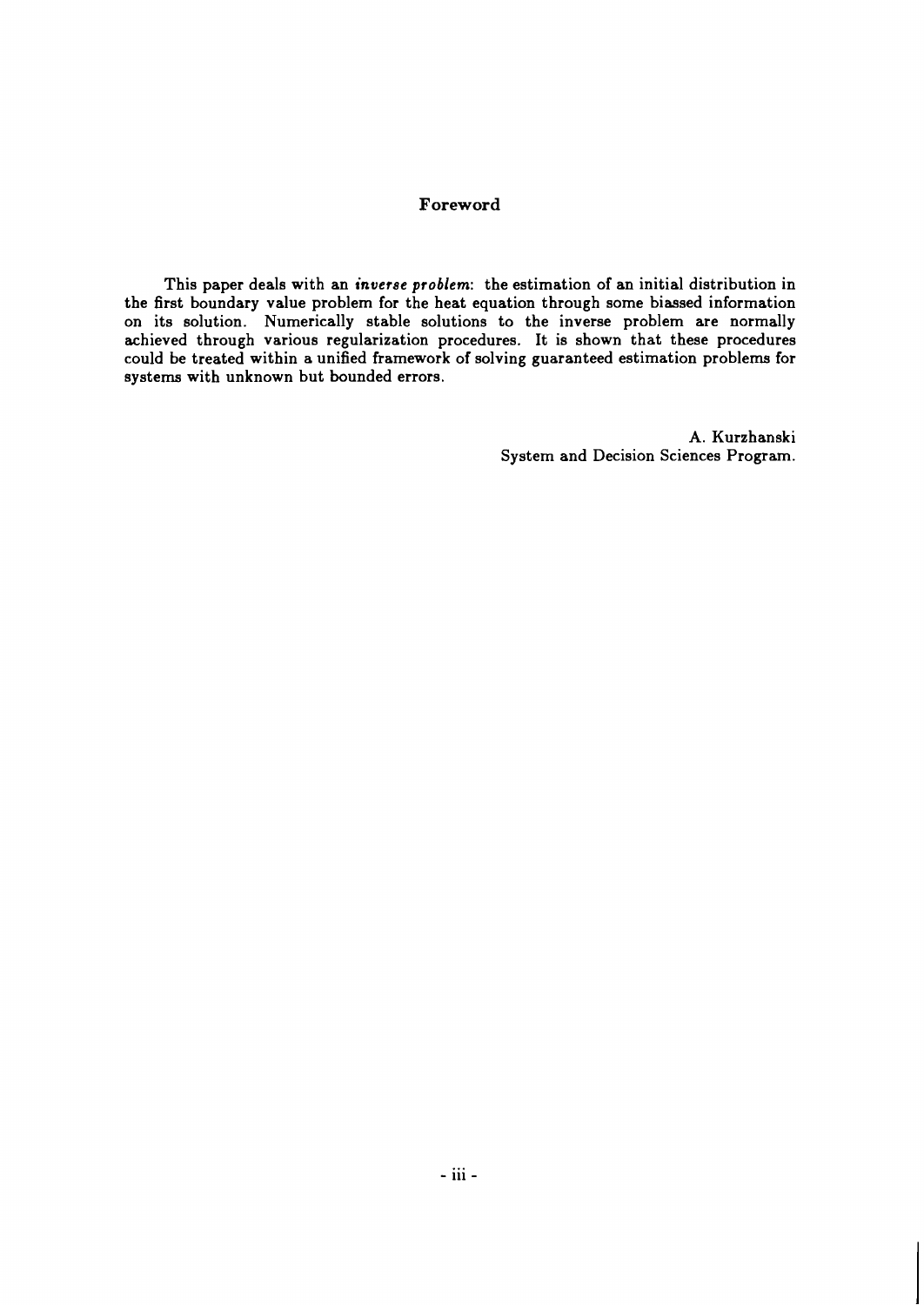# **On Noninvertible Evolutionary Systems: Guaranteed Estimates and the Regularization Problem**

A. B. Kurzhaneki

International Lnstitute for Applied Systems Analysis, A-2361 Laxenburg, Austria

I. F. Sivergina

Institute of Mathematics and Mechanics of the Ural Scientific Center Academy of Sciences of the USSR, Sverdlovsk, USSR

This paper deals with the selection of an initial distribution in the first boundaryvalue problem for the heat equation in a given domain  $[0,\theta] \times \Omega$ ,  $\theta < \infty$  with zero values on its boundary  $S$  so that the deviation of the respective solution from a given distribution would not exceed a preassigned value  $\gamma > 0$ . The result is formulated here in terms of the "theory of guaranteed estimation" for noninvertible evolutionary systems. It also allows an interpretation in terms of regularization methods for ill-posed inverse problems and in particular, in terms of the quasiinvertibility techniques of J.-L. Lions and R. Lattes.

#### **1. The Problem.**

Assume  $\Omega$  to be a compact domain in  $\mathbb{R}^n$  with a smooth boundary  $S; \theta > 0, \gamma > 0$ to be given numbers, functions  $y(t,x)$ ,  $z(x)$ ( $\mathbb{R} \times \mathbb{R}^n \to \mathbb{R}^1$ ), ( $\mathbb{R}^n \to \mathbb{R}^1$ ) to be given and such that  $y(\cdot,\cdot) \in L_2([0,\theta] \times \Omega), z(\cdot) \in L_2(\Omega)$ .

Denote  $u = u(t, x; w(\cdot))$  to be the solution to the boundary value problem

$$
\frac{\partial u}{\partial t} - \Delta u = 0, \quad 0 \le t \le \theta,
$$
  

$$
u|_{[0,\theta] \times S} = 0,
$$
 (1)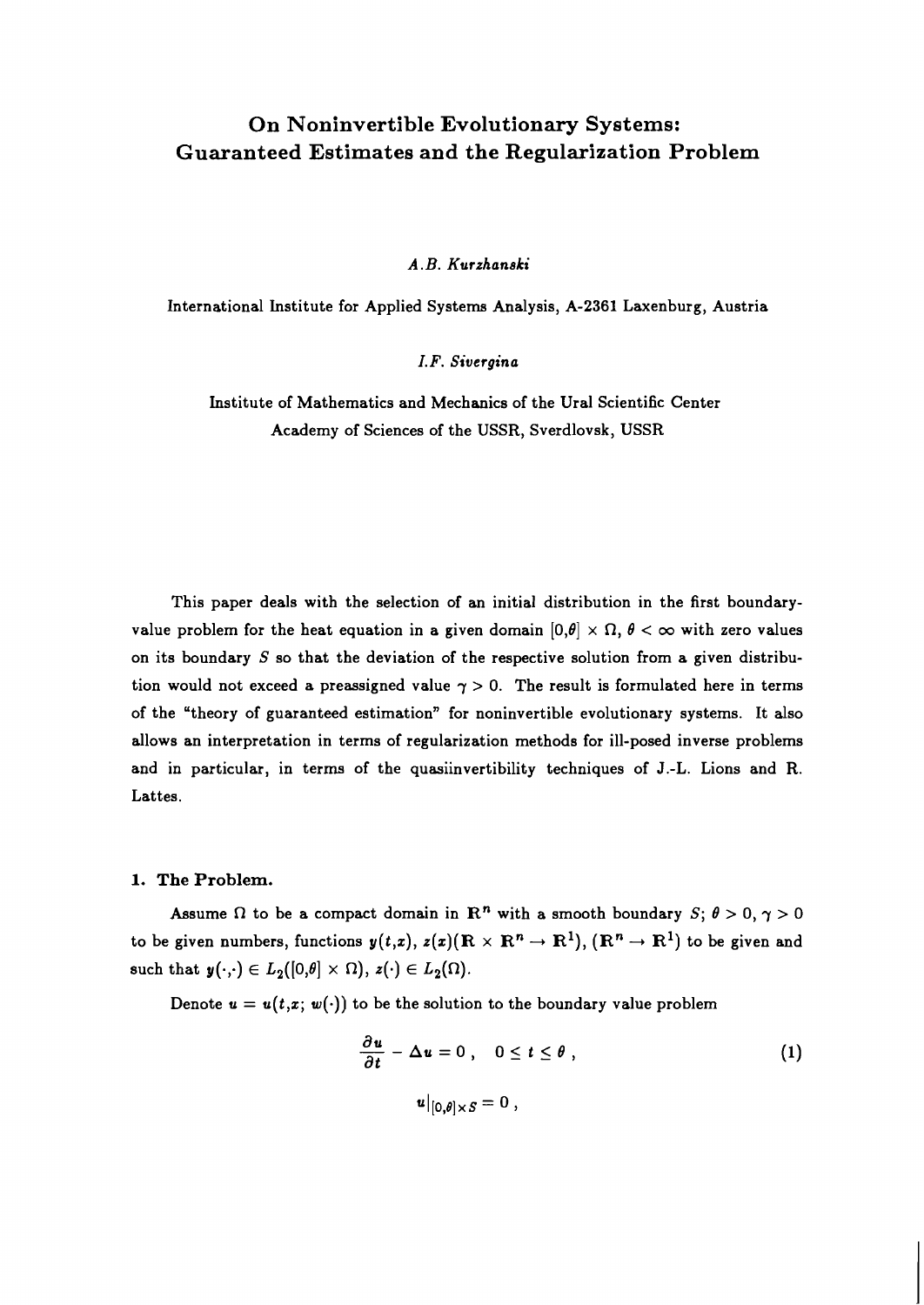$$
u|_{t=0}=w(\cdot)
$$

Also denote

$$
J(w(\cdot)) = \alpha \int\limits_{0}^{\theta} \int\limits_{\Omega} (u(t,x; w(\cdot)) - y(t,x))^2 dxdt +
$$
  
+  $\beta \int\limits_{\Omega} (u(\theta,x; w(\cdot)) - z(x))^2 dx$  (2)

with  $\alpha \geq 0, \beta \geq 0$ .

Consider the following problem: among the possible initial distributions  $w(\cdot) \in L_2(\Omega)$ specify a distribution  $w^0(\cdot)$  that ensures

$$
J(w^0(\cdot)) \leq \gamma \ . \tag{3}
$$

The latter is an *inverse problem* [1]. With  $\alpha = 0$  it was studied by J.-L. Lions and R. Lattes within the framework of the method of "quasiinvertibility" [2]. Numerical stability was ensured in this approach.

Let us now transform the previous problem into the following: among the distributions  $w(\cdot) \in L_2(\Omega)$  determine the set  $W^*(\cdot) = \{w^*(\cdot)\}\$  of all those distributions  $w^*(\cdot)$  that *yield the inequality* 

$$
J(\pmb{w}^{\texttt{*}}(\cdot)) \leq \pmb{\gamma} \ .
$$

Assuming that the problem is solvable  $(W^*(.) \neq \phi)$  we may describe its solution in terms of the theory of "guaranteed observation" [3]. Namely, assume  $y(t,x)$ ,  $z(x)$  to be the available measurements of the process (I), so that

$$
y(t,x) = u(t,x; w(\cdot)) + \xi(t,x)
$$
  
\n
$$
z(x) = u(\theta,x; w(\cdot)) + \sigma(x)
$$
  
\n
$$
0 \le t \le \theta, \ x \in \Omega
$$
 (4)

where  $\xi(t,x)$ ,  $\sigma(x)$  stand for the *measurement noise* which is *unknown* in advance *but bounded* by the restriction

$$
\alpha \int\limits_{0}^{\theta} \int\limits_{\Omega} \xi^2(t,x) \, dxdt + \beta \int\limits_{\Omega} \sigma^2(x) dx \leq \gamma . \tag{5}
$$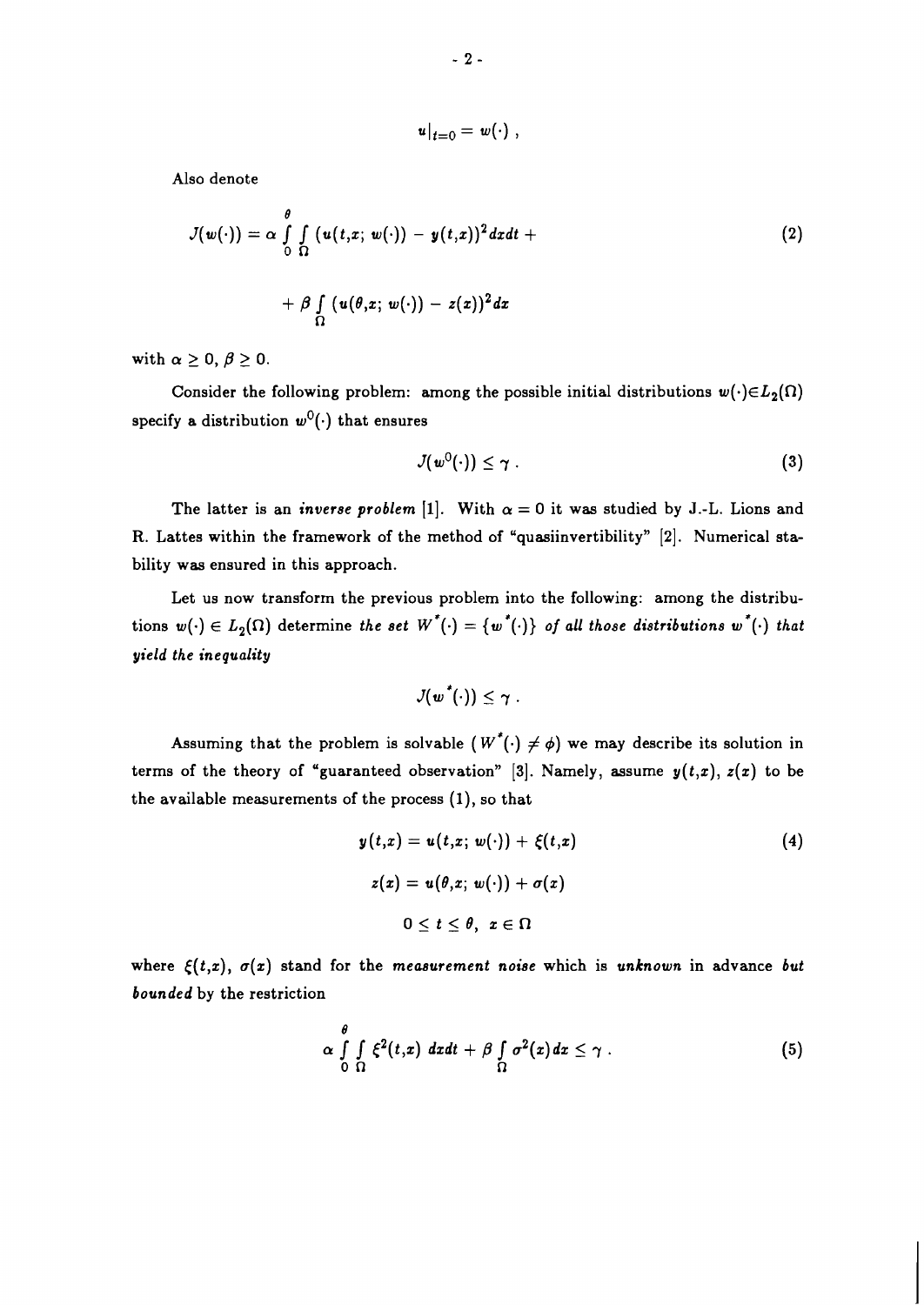Then  $W^*(\cdot)$  will be precisely the set of all initial states of system (1) consistent with measurements  $y(t,x)$ ,  $z(x)$  (4) and with restriction (5).

The aim of this paper will be to describe some stable schemes of calculating the sets  $W^{\dagger}(\cdot)$  and their specific elements. (A direct calculation of these may obviously lead to unstable numerical procedures.)

### 2. The Regularizing Problem (A General Solution)

Consider a rather general problem. Assume the values  $\xi$ ,  $\sigma$ ,  $w$  to be unknown in advance while satisfying a joint quadratic constraint

$$
\langle w(\cdot), N(\varepsilon)w(\cdot) \rangle + \alpha \int_{0}^{\theta} \langle \xi(t, \cdot), M(\varepsilon) \xi(t, \cdot) \rangle dt
$$
  
+  $\beta \langle \sigma(\cdot), K(\varepsilon) \sigma(\cdot) \rangle \leq \gamma + h_{\varepsilon}, h_{\varepsilon} > 0,$  (6)

Here  $N(\varepsilon)$ ,  $M(\varepsilon)$ ,  $K(\varepsilon)$  are nonnegative self-adjoint operators from  $\mathcal{L}_2(\Omega)$  into itself (with  $N(\varepsilon)$  invertible) and such that each of them depends on a small parameter  $\varepsilon > 0$ . The symbol  $\langle \cdot, \cdot \rangle$  denotes a scalar product in  $L_2(\Omega)$ .

An informational set  $W_{\varepsilon}(\cdot)$  of distributions  $w(\cdot)$  consistent with measurements y and z will be defined as the variety of those and only those functions  $w(\cdot) \in L_2(\Omega)$  for each of which there exists such a pair  $\xi(\cdot,\cdot) \in \mathcal{L}_2([0,\theta] \times \Omega)$  and  $\sigma(\cdot) \in \mathcal{L}_2(\Omega)$  that equalities (1), (4) would be fulfilled together with the inequality (6).

Lemma 2.1. The informational set  $W_{\varepsilon}(\cdot)$  consists of all those functions  $w(\cdot) \in \mathcal{L}_2(\Omega)$ that satisfy the inequality

$$
\langle w(\cdot) - w_{\varepsilon}^0(\cdot), \mathbf{B}(\varepsilon)(w(\cdot) - w_{\varepsilon}^0(\cdot)) \rangle \leq \gamma + h_{\varepsilon} - \kappa_{\varepsilon}^2 \tag{7}
$$

where

$$
\mathbf{B}(\varepsilon) = N(\varepsilon) + U^* M(\varepsilon) U + U_{\theta}^* K(\varepsilon) U_{\theta},
$$
  

$$
w_{\varepsilon}^0(\cdot) = \mathbf{B}^{-1}(\varepsilon) (U^* M(\varepsilon) y(\cdot, \cdot) + U_{\theta}^* K(\varepsilon) z(\cdot)),
$$
  

$$
\kappa_{\varepsilon}^2 = \langle z(\cdot), K(\varepsilon) z(\cdot) \rangle + \int_{0}^{\theta} \langle y(t, \cdot), M(\varepsilon) y(t, \cdot) \rangle dt,
$$
  

$$
(Uw(\cdot))(t, x) = u(t, x; w(\cdot)), (U_{\theta} w(\cdot))(x) = u(\theta, x; w(\cdot));
$$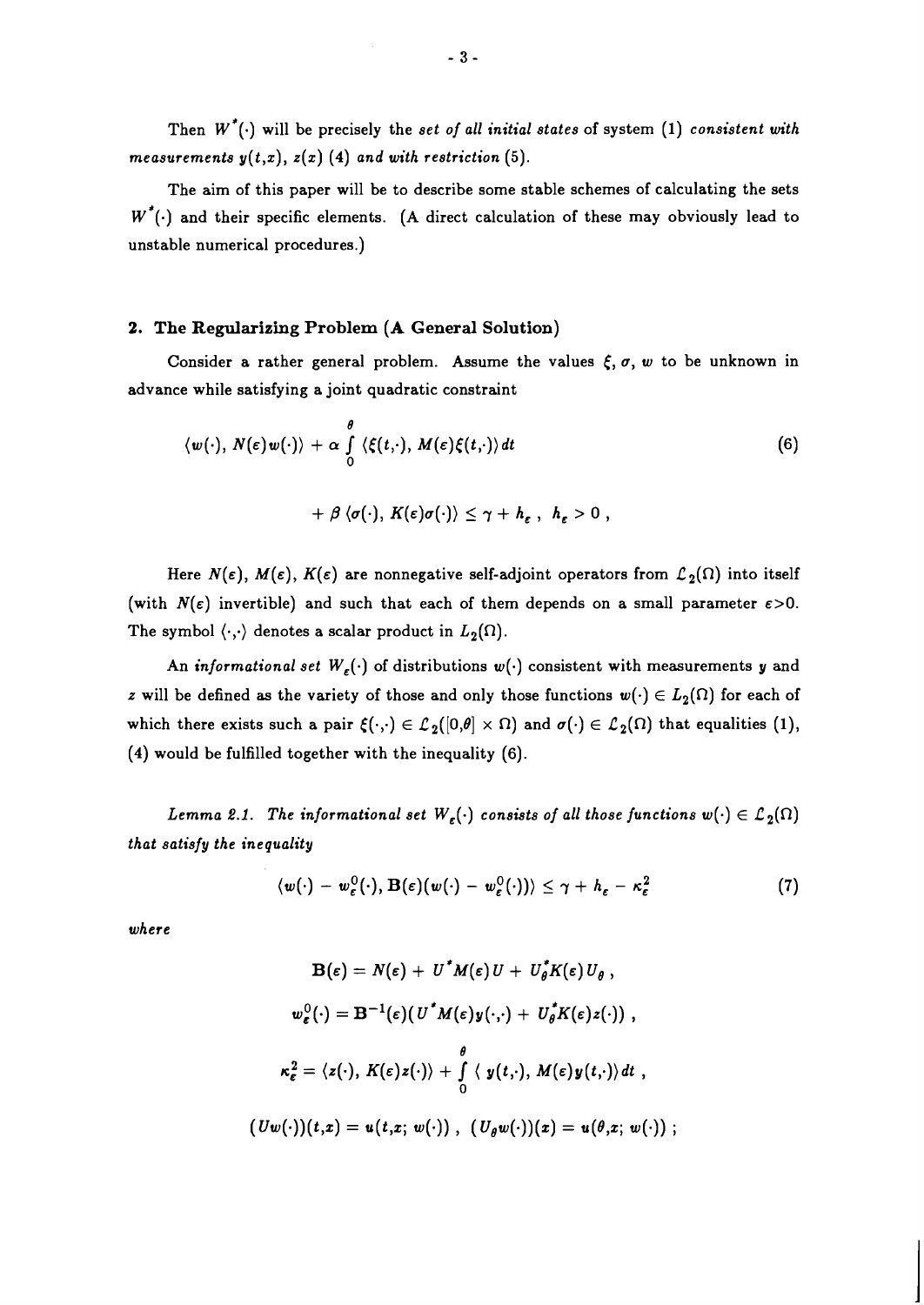$$
U: \mathcal{L}_2(\Omega) \to \mathcal{L}_2([0,\theta] \times \Omega); U_{\theta}: \mathcal{L}_2(\Omega) \to \mathcal{L}_2(\Omega)
$$

*and where* **U\*** *stands for the respective adjoint operator.* 

It is further assumed that  $h_{\varepsilon}$  is such that  $W_{\varepsilon}(\cdot)$  is nonvoid.

If there exists an  $\epsilon_0 \geq 0$  such that

$$
J(w_{\varepsilon}^{0}(\cdot)) \rightarrow \inf \{ J(w(\cdot)) \mid w(\cdot) \in \mathcal{L}_{2}(\Omega) \}
$$

with  $\varepsilon \to \varepsilon_0$ 

then the problem of estimating the distributions  $w(\cdot)$  due to the system (1), (4), (6) will be further referred to as the *regularizing problem* for problem *(I),* (3).

#### 3. Quasiinvertibility

With  $\alpha = 0$  in equation (2) we arrive at the problem investigated in [2] by means of the *quasiinvertibility* techniques. Following the latter consider an auxiliary boundaryvalue problem

$$
\frac{\partial V_{\varepsilon}}{\partial t} - \Delta V_{\varepsilon} - \varepsilon \Delta^2 V_{\varepsilon} = 0, \ 0 \le t \le \theta, \ (\varepsilon > 0)
$$

$$
V_{\varepsilon}|_{[0,\theta] \times S} = \Delta V_{\varepsilon}|_{[0,\theta] \times S} = 0
$$

$$
V_{\varepsilon}|_{t=\theta} = z(\cdot) \ .
$$

Then taking

$$
w_{\varepsilon}(\cdot) = V_{\varepsilon}(0,\cdot) \tag{8}
$$

we come to

$$
J(w_{\varepsilon}(\cdot))\to 0\quad (\varepsilon\to 0) \;.
$$

The following question does arise: is it possible to select the operators  $N(\varepsilon)$ ,  $M(\varepsilon)$ ,  $K(\varepsilon)$  that define the quadratic constraint (6) in such a way that the center  $w_{\varepsilon}^{0}(\cdot)$  of the informational ellipsoid  $W_{\varepsilon}(\cdot)$  would coincide with the solution  $V_{\varepsilon}(0,\cdot)$  of Lions and Lattes?

Assume  $0 \leq \lambda_1 \leq \lambda_2 \leq \cdots \leq \lambda_i$   $\cdots$  to be the eigenvalues and  $\{\varphi_i(\cdot)\}\)$  to be the respective complete system of orthonormal eigenfunctions in the first boundary-value problem for the operator  $A = -\Delta$  in the domain  $\Omega$ .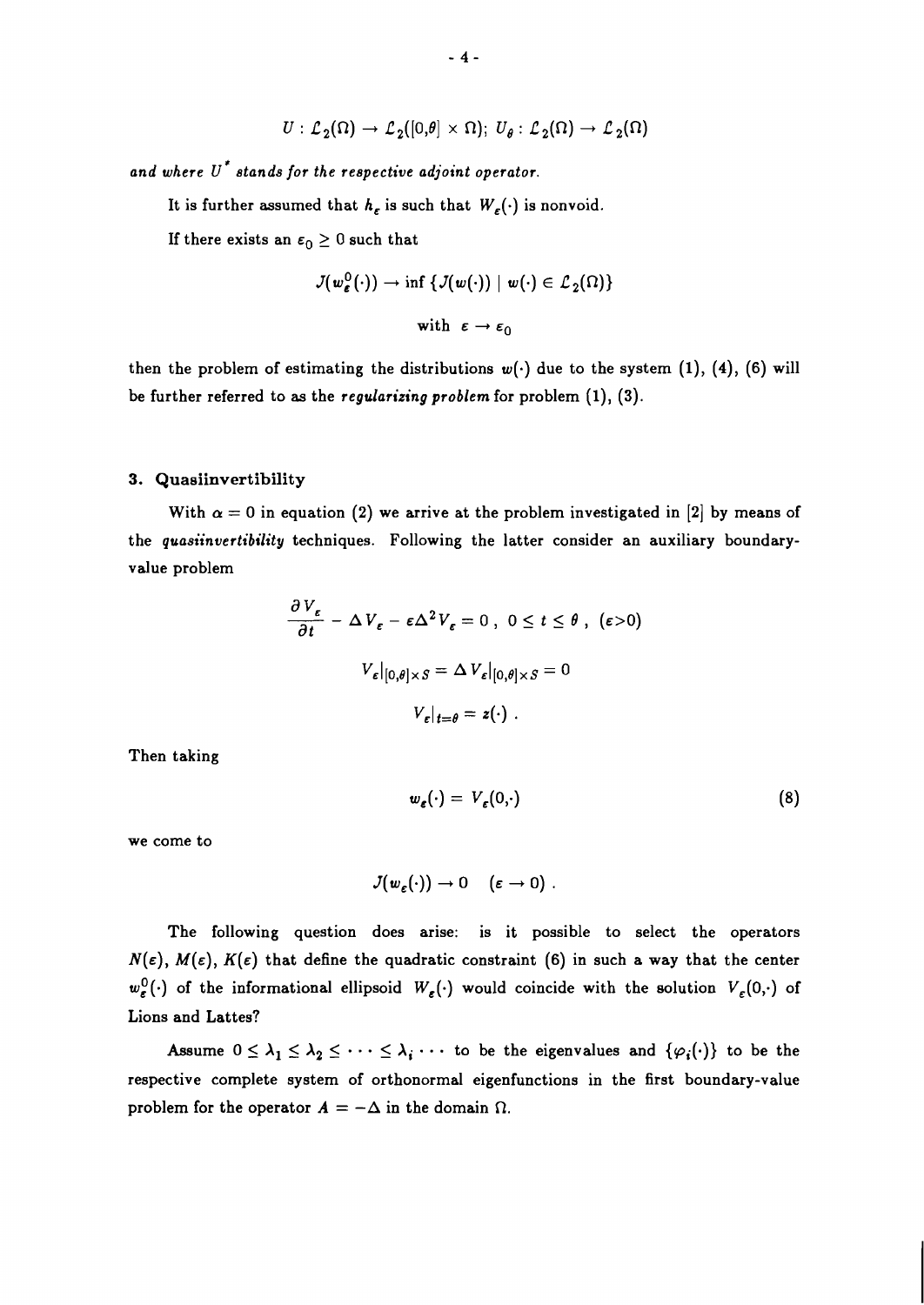Assume

$$
(N(\varepsilon)w)(\cdot) = \sum_{i=1}^{\infty} (1 - e^{\varepsilon \lambda_i^2 \theta}) w_i \varphi_i(\cdot)
$$
\n
$$
(K(\varepsilon)\sigma)(\cdot) = \sum_{i=1}^{\infty} e^{-(\varepsilon \lambda_i^2 - 2\lambda_i)\theta} \sigma_i \varphi_i(\cdot)
$$
\n(9)

with  $w_i$  (respectively  $\sigma_i$ ,  $z_i$ ) being the Fourier coefficients for the expansion of functions  $w(\cdot)$  (respectively  $\sigma(\cdot)$ ,  $z(\cdot)$ ) in a series along the system of functions  $\{\varphi_i(\cdot)\}.$ 

*Theorem 3.1. Assume*  $\alpha = 0$  *and operators*  $N(\varepsilon)$ ,  $M(\varepsilon)$ ,  $K(\varepsilon)$  *of inequality (6) to be defined as in (9) with*  $M(\epsilon) = 0$ . *Then for all*  $\epsilon > 0$  *the center w*<sup>0</sup>( $\cdot$ ) *of the ellipsoid*  $W_{\epsilon}(\cdot)$ *(7) will coincide with the "Lions - Lattes" solution*  $w_{\epsilon}(\cdot)$  *(8). Namely* 

$$
w_{\varepsilon}^{0}(\cdot)=w_{\varepsilon}(\cdot)=V_{\varepsilon}(0,\cdot)
$$

and  $w_{\varepsilon}^{0}(\cdot)$  will be represented as

$$
w_{\varepsilon}^{0}(\cdot) = \sum_{i=1}^{\infty} e^{(-\varepsilon \lambda_{i}^{2} + \lambda_{i})\theta} z_{i} \varphi_{i}(\cdot) .
$$

The next theorem indicates that an appropriate selection of the operators  $N(\varepsilon)$ ,  $K(\varepsilon)$  in (6) (with  $M(\varepsilon) = 0$ ) would allow to approximate the set

$$
W^*(\cdot) = \{w^*(\cdot)|\mathcal{J}(w^*(\cdot)) \leq \gamma\}
$$

with respective informational sets  $W_{\varepsilon}(\cdot)$ .

*Theorem 3.2. Assume*  $\alpha = 0$ ,  $\beta = 1$ ,  $\epsilon > 0$ ,  $\nu > 0$  and the operators  $N(\varepsilon)$ ,  $M(\varepsilon)$ ,  $K(\varepsilon)$  of inequality (6) to be defined as

$$
(N(\varepsilon)w)(\cdot) = (N_{\varepsilon,\nu}w)(\cdot) =
$$
  

$$
\sum_{i=1}^{\infty} (e^{-2(1+\nu\lambda_i)^{-1}\lambda_i\theta} - e^{-(\varepsilon\lambda_i^2 + 2\lambda_i)\theta})w_i\varphi_i(\cdot) ,
$$
  

$$
(K(\varepsilon)\sigma)(\cdot) = (K_{\varepsilon}\sigma)(\cdot) = \sum_{i=1}^{\infty} e^{-\varepsilon\lambda_i^2\theta} \sigma_i\varphi_i(\cdot) ,
$$
  

$$
M(\varepsilon) = 0 .
$$

*Then with*  $h_{\varepsilon} = 0$  *there exists a pair*  $\varepsilon_0 > 0$ ,  $\nu_0 > 0$  *such that with*  $\varepsilon \leq \varepsilon_0$ ,  $\nu \leq \nu_0$  *the respective informational ellipsoidal set*  $W_{\varepsilon}(\cdot) = W_{\varepsilon,\nu}(\cdot) \neq \phi$ . Its centers  $w_{\varepsilon,\nu}^0$  converge:

$$
\lim \, w_{\varepsilon,\nu}^0 = w_{\varepsilon}(\cdot) \quad (\nu \to 0)
$$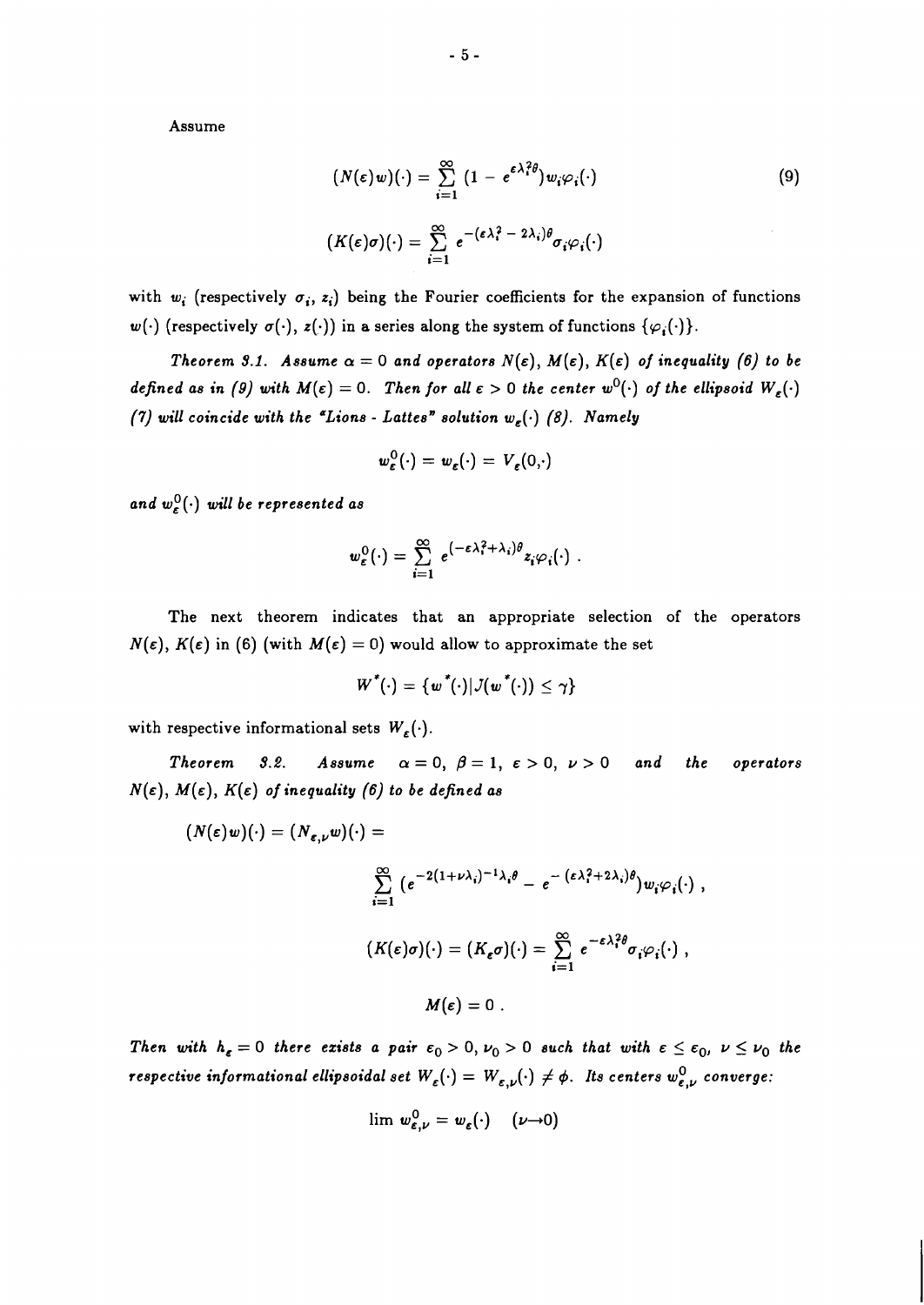*and* 

$$
\lim W_{\varepsilon,\nu}(\cdot) = W^*(\cdot) \quad (\varepsilon \to 0, \nu \to 0)
$$

*in the sense of Kuratowski [dl.* 

# **4. Extremality and the General Regularization Scheme**

Consider the minimization process for the functional (2). With  $\alpha = 0$  a numerically **stable scheme for calculating inf** *J* **is ensured by the quasiinvertibility method discussed above. We will now proceed with the construction of a respective algorithm for the gen**eral case, particularly for  $\beta \geq 0$ .

*Theorem* **4.1.** *The value* 

$$
\inf_{w(\cdot)} J = \alpha \int_{0}^{\theta} ||y(t)||^2 dt + \beta ||z(\cdot)||^2 - \sum_{i=1}^{\infty} v_i (\alpha p_i + \beta e^{-\lambda_i \theta} z_i)^2,
$$

*where* 

$$
v_i = 2\lambda_i(\beta e^{-2\lambda_i\theta} + \alpha(1 - e^{-2\lambda_i\theta}))^{-1}
$$

 $y_i(t)$ ,  $p_i$  are the Fourier coefficients for  $y(t, \cdot)$ ,  $p(\cdot)$ ,

$$
p(x) = \int_{0}^{\theta} u(t,x;y(t,x)) dt
$$

$$
y(t) = \{y_1(t),...,y_k(t),...\},
$$

*is a sequence in*  $\ell_2$ *. The sequence* 

$$
w_{\varepsilon}(\cdot) = \sum_{i=1}^{\infty} v_i (\alpha e^{-\varepsilon \lambda_i} p_i + \beta e^{-(\varepsilon \lambda_i^2 + \lambda_i)\theta} z_i) \varphi_i(\cdot) \tag{10}
$$

*minimizes*  $J(w(\cdot))$  *with*  $\epsilon \to 0$ .

*Theorem 4.2. Suppose*  $\beta = 0$ . *Then for*  $w_{\varepsilon}(\cdot)$  *of* (10) we will have

$$
w_{\varepsilon}(x) = 2(\Delta u(\varepsilon,x;p(\cdot)) + \sum_{k=1}^{\infty} (-1)^{k} \Delta u(2\theta k,x;p(\cdot)))
$$

*and consequently* 

$$
J(w_{\varepsilon}(\cdot)) \to \inf_{w(\cdot)} J(w(\cdot)) \quad with \quad \varepsilon \to 0.
$$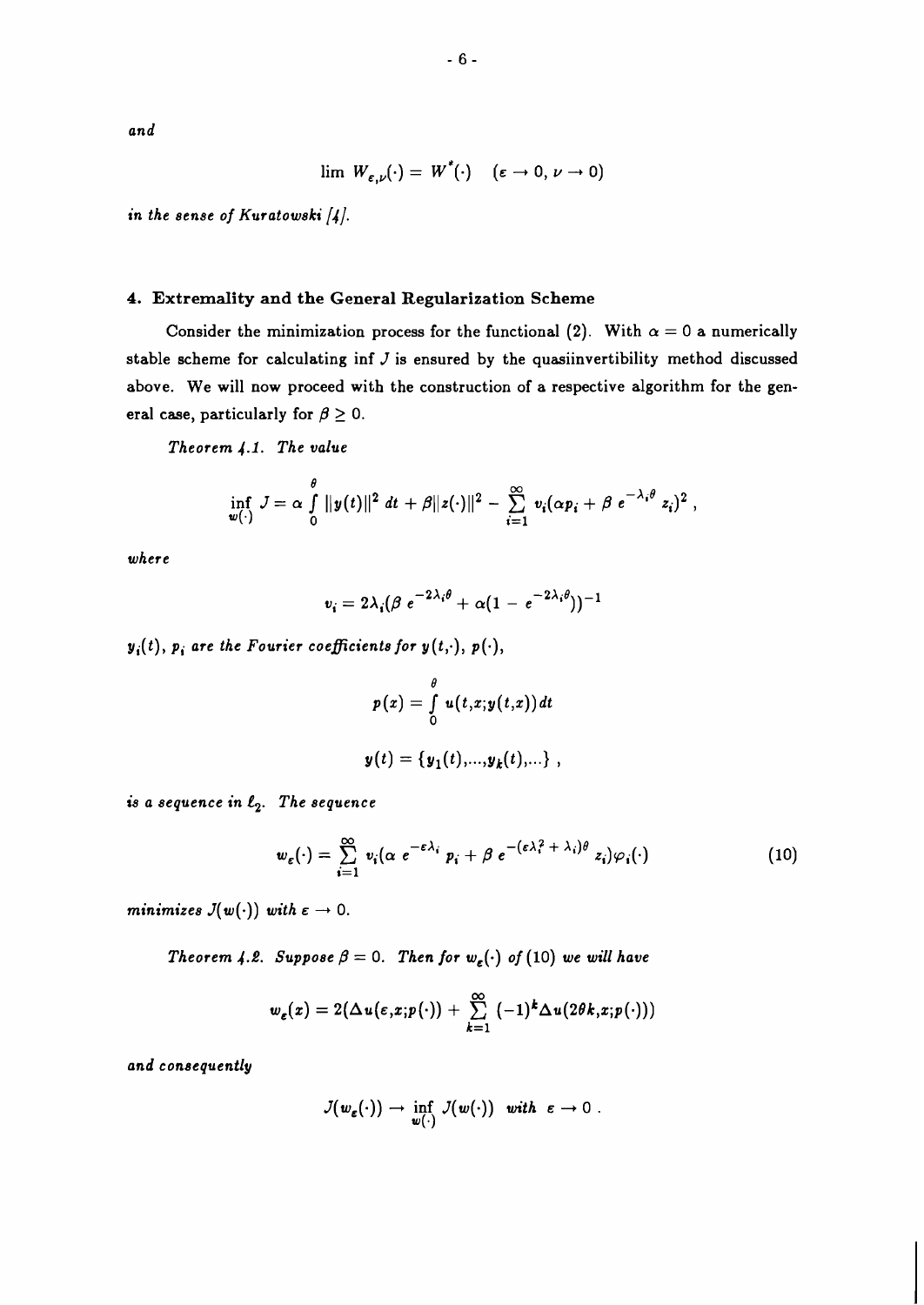*Remark 4.1.* Once there exists a distribution  $w(\cdot) \in L_2(\Omega)$  that ensures the equalities

$$
y(t,x) \equiv u(t,x;w(\cdot))
$$
  

$$
z(x) \equiv u(\theta,x;w(\cdot))
$$

the value

$$
\inf_{w(\cdot)} J(w(\cdot)) = 0.
$$

The next question is whether the functions  $w_{\varepsilon}(\cdot)$  of (10) could serve as centers of some "informational ellipsoids"  $\mathbf{W}_{\varepsilon}$  that would correspond to an appropriate selection of operators  $N(\varepsilon)$ ,  $M(\varepsilon)$ ,  $K(\varepsilon)$  in the restriction (6). The answer is affirmative and is given by the following theorem.

*Theorem 4.9. Suppose the restriction (6) is defined through the operators* 

$$
(M(\varepsilon)\xi)(t,x) = 2 \sum_{i=1}^{\infty} e^{-\varepsilon\lambda_i} \lambda_i (1 - e^{-2\lambda_i \theta})^{-1} \xi_i(t) \varphi_i(x)
$$
 (11)

with  $N(\varepsilon)$ ,  $K(\varepsilon)$  being the same as in (9). Then the center  $w_{\varepsilon}^{0}(\cdot)$  of the respective informa*tional domain*  $W_{\varepsilon}$  for equation (1) under restriction (6), (9), (11) will coincide with the *distribution given by formula* (10):  $w_{\varepsilon}^{0}(\cdot) = w_{\varepsilon}(\cdot)$ .

*Remark 4.2.* Define a *minmax estimate*  $w^0$  for a bounded convex set **W** as its *Chebyshev center:* 

$$
\sup\{\|w^0 - w\| \mid w \in \mathbf{W}\} = \min_{z \in \mathbf{W}} \sup\{\|z - w\| \mid w \in \mathbf{W}\}.
$$

Then once **W** is an ellipsoid its Chebyshev center  $w^0$  will coincide with its formal center. For an arbitrary bounded informational set that may appear in nonlinear nonconvex problems its Chebyshev center may be taken as a natural "guaranteed estimate" for the unknown parameter *w.* 

#### **5. Other Regularizing Procedures**

Consider  $\alpha = 0$ . (a) Another regularizing procedure may be designed through the solution  $v_{\varepsilon}(t,x)$  to the following problem: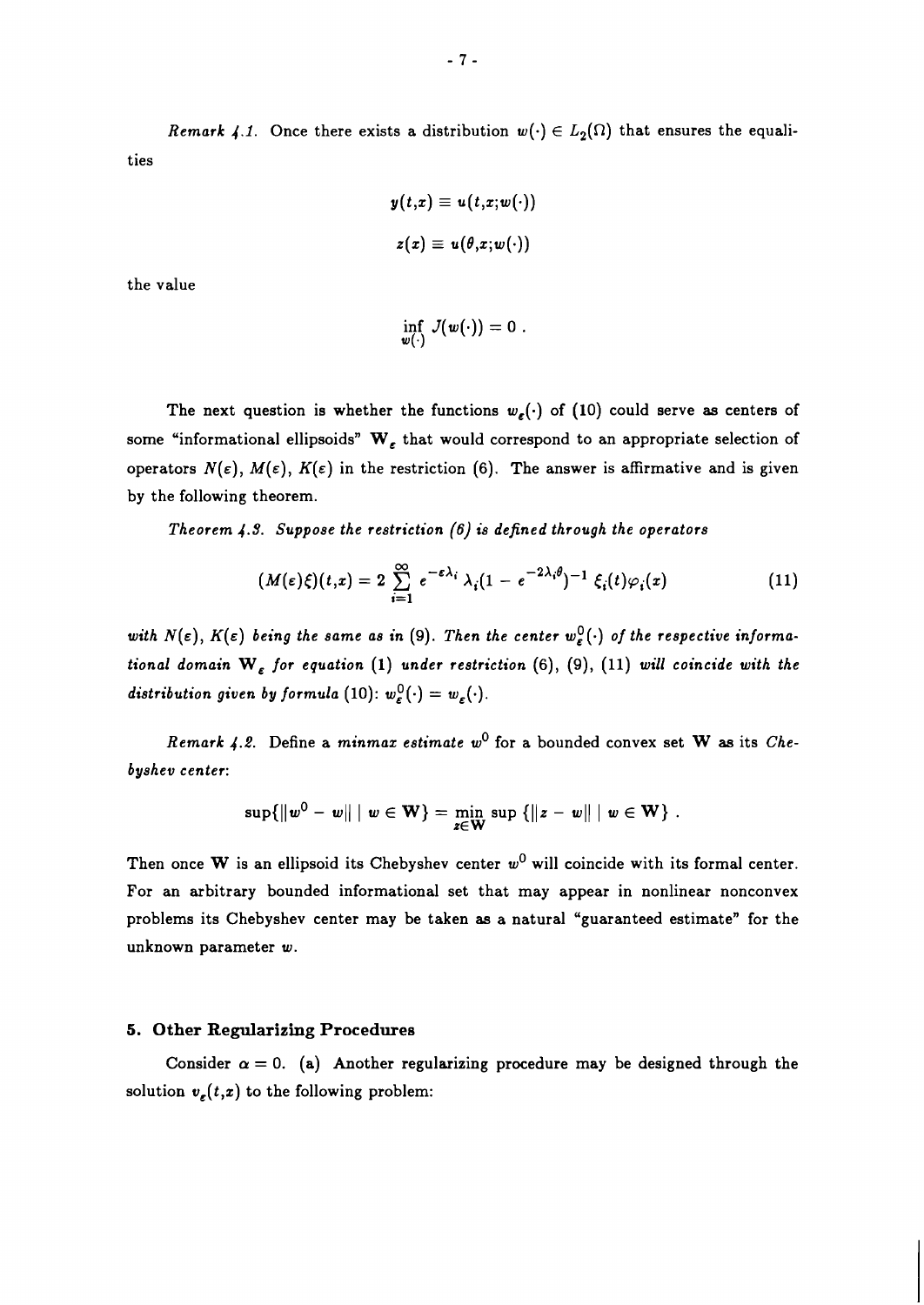$$
\frac{\partial}{\partial t} \left( v_{\varepsilon} - \varepsilon \Delta v_{\varepsilon} \right) - \Delta v_{\varepsilon} = 0, \ 0 \le t \le \theta
$$

$$
v_{\varepsilon} |_{[0,\theta] \times S} = 0, \quad v_{\varepsilon} |_{t=\theta} = z(\cdot)
$$

so that

$$
w_{\varepsilon}(\cdot) = v_{\varepsilon}(0,\cdot) \tag{12}
$$

The system (12) was introduced in paper [5]. The function  $w_{\varepsilon}(\cdot) = v_{\varepsilon}(0,\cdot)$  will be the center of the respective informational ellipsoid consistent with measurement  $z(\cdot)$  if we assume

$$
(N(\varepsilon)w)(\cdot) = \sum_{i=1}^{\infty} e^{-\lambda_i \theta} (1 - e^{-\varepsilon(1 + \varepsilon \lambda_i)^{-1} \lambda_i^2 \theta}) w_i \varphi_i(\cdot)
$$

$$
(K(\varepsilon)\sigma)(\cdot) = \sum_{i=1}^{\infty} e^{(1 + \varepsilon \lambda_i)^{-1} \lambda_i \theta} \sigma_i \varphi_i(\cdot) , M(\varepsilon) = 0 .
$$

Here the center of the ellipsoid is defined in a formal way, through formula (7). The ellipsoid itself is however unbounded.

(b) With  $z(\cdot)$  given, assume that there exists a solution to equation

$$
U_{\theta}w(\cdot)=z(\cdot)
$$

Consider the constraint **(6)** with

$$
(N(\varepsilon)w)(\cdot) = n_{\varepsilon}w(\cdot), \ \ (K(\varepsilon)\sigma)(\cdot) = k_{\varepsilon}\sigma(\cdot) \ , \ \ M(\varepsilon) = 0
$$

where  $n_{\varepsilon} > 0$ ,  $k_{\varepsilon} > 0$  are real numbers.

Then with  $n_{\varepsilon} = \varepsilon^2$ ,  $k_{\varepsilon} = 1$  the center  $w_{\varepsilon}^0(\cdot)$  of the respective ellipsoid  $W_{\varepsilon}(\cdot)$  will coincide with the quasisolution (in the sense of V.K. Ivanov **[6])** to the equation

$$
U_{\theta}w(\cdot)=z(\cdot)\;,
$$

on the set

$$
M = \{w(\cdot) \mid ||w(\cdot)|| \le ||w_{\varepsilon}^{0}(\cdot)||\}, \text{ i. e.}
$$
  

$$
w_{\varepsilon}^{0}(\cdot) = \arg \min ||U_{\theta}w(\cdot) - z(\cdot)||, \ \ w(\cdot) \in M.
$$

(c) Assuming  $n_{\varepsilon} = 1$ ,  $k_{\varepsilon} = \varepsilon^{-2}$  the function  $w_{\varepsilon}^{0}(\cdot)$  will be an approximate solution to the equation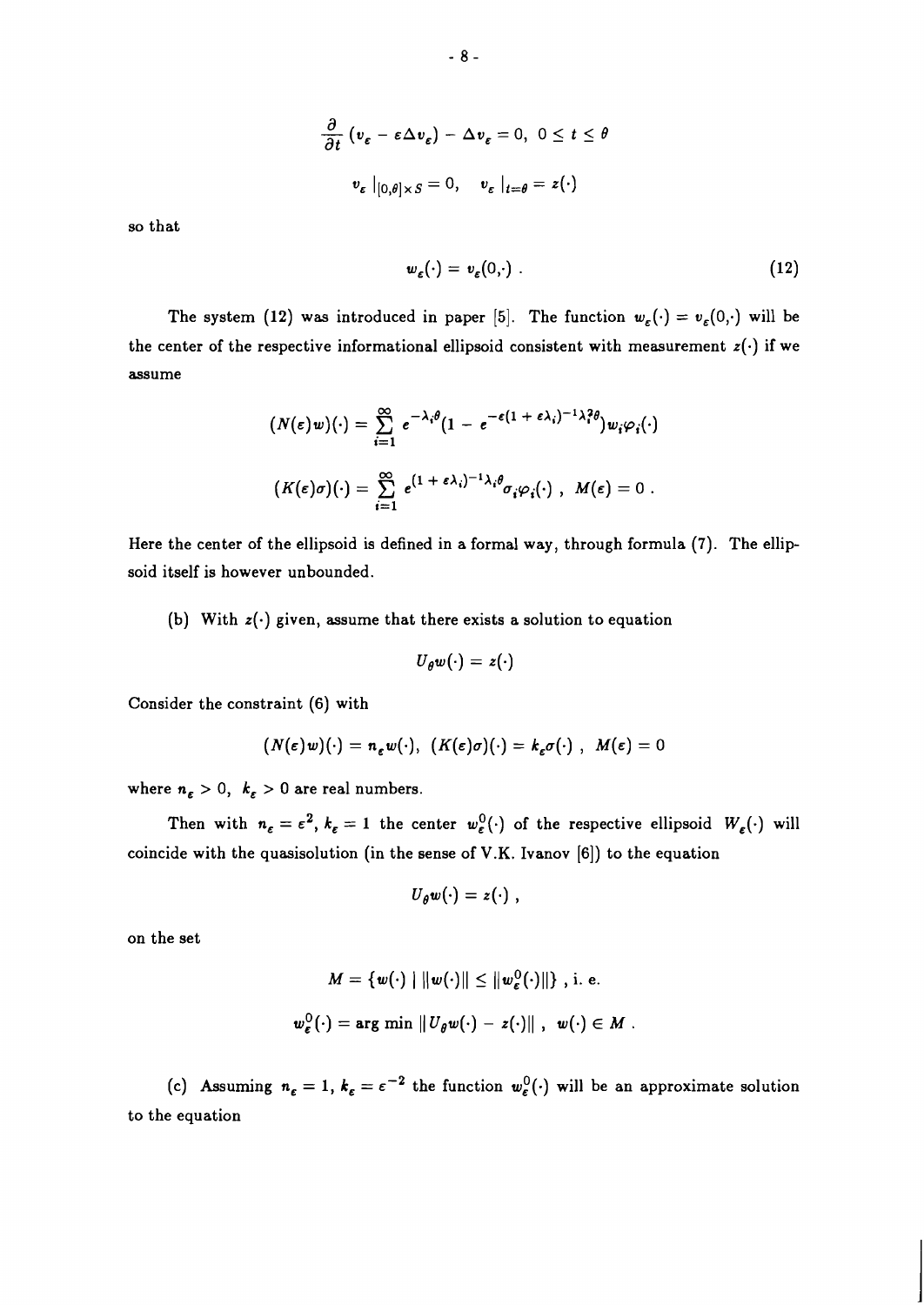$$
U_{\theta}w(\cdot)=z(\cdot)
$$

**by the "bias method" with bias** 

$$
d(U_{\theta}w(\cdot),z(\cdot))=J(w(\cdot))\;.
$$

**So that** 

 $w_{\varepsilon}^{0}(\cdot)$  would solve the problem

$$
\min \{||w(\cdot)|| : d(U_{\theta}w(\cdot), z(\cdot)) \leq J(w_{\varepsilon}^0(\cdot))\}
$$

In both cases (b), (c) we observe that  $J(w_{\varepsilon}^{0}(\cdot)) \to 0$  with  $\varepsilon \to 0$ .

# **6. A Continuity Theorem**

**Taking the solution** *(10)* **present it as a linear maping** 

$$
w_{\varepsilon}(\cdot) = F_{\varepsilon}(y(\cdot,\cdot),z(\cdot))
$$

from  $L_2([0,\theta]\times\Omega) \times L_2(\Omega)$  into  $L_2(\Omega)$ .

**Suppose** 

$$
y_{\delta}(t,x) = u(t,x; w^*(\cdot)) + \xi_{\delta}(t,x)
$$
  

$$
z_{\delta}(x) = u(\theta,x; w^*(\cdot)) + \sigma_{\delta}(x)
$$

**where** 

$$
\|\xi_\delta(\cdot,\cdot)\|\leq \delta_1,\quad \|\sigma_\delta(\cdot)\|\leq \delta_2;\ \delta_1,\delta_2>0
$$

*Theorem 6.1. The mapping*  $F_{\varepsilon}$  *is uniformly continuous in*  $L_2([0,\theta] \times \Omega) \times L_2(\Omega)$ *. The following estimate is true* 

$$
||F_{\varepsilon}(y_{\delta}(\cdot,\cdot), z_{\delta}(\cdot)) - w^{*}(\cdot)|| \leq (2\varepsilon^{-2}(4\delta_{1}^{2} + \delta_{2}^{2}))^{1/2}.
$$

*With*  $\varepsilon \to 0$ ,  $\delta_i \to 0$ ,  $(\delta_i \varepsilon^{-1}) \to 0$ ,  $i=1,2$ , there is a strong convergence  $F_{\varepsilon}(y_{\delta}(\cdot,\cdot), z_{\delta}(\cdot)) \rightarrow w^{*}(\cdot).$ 

# **References**

[I] **Tikhonov A.N., Arsenin V.Ya. Methods of Solving Ill-posed Problems. Nauka, Moscow,** *1986.*